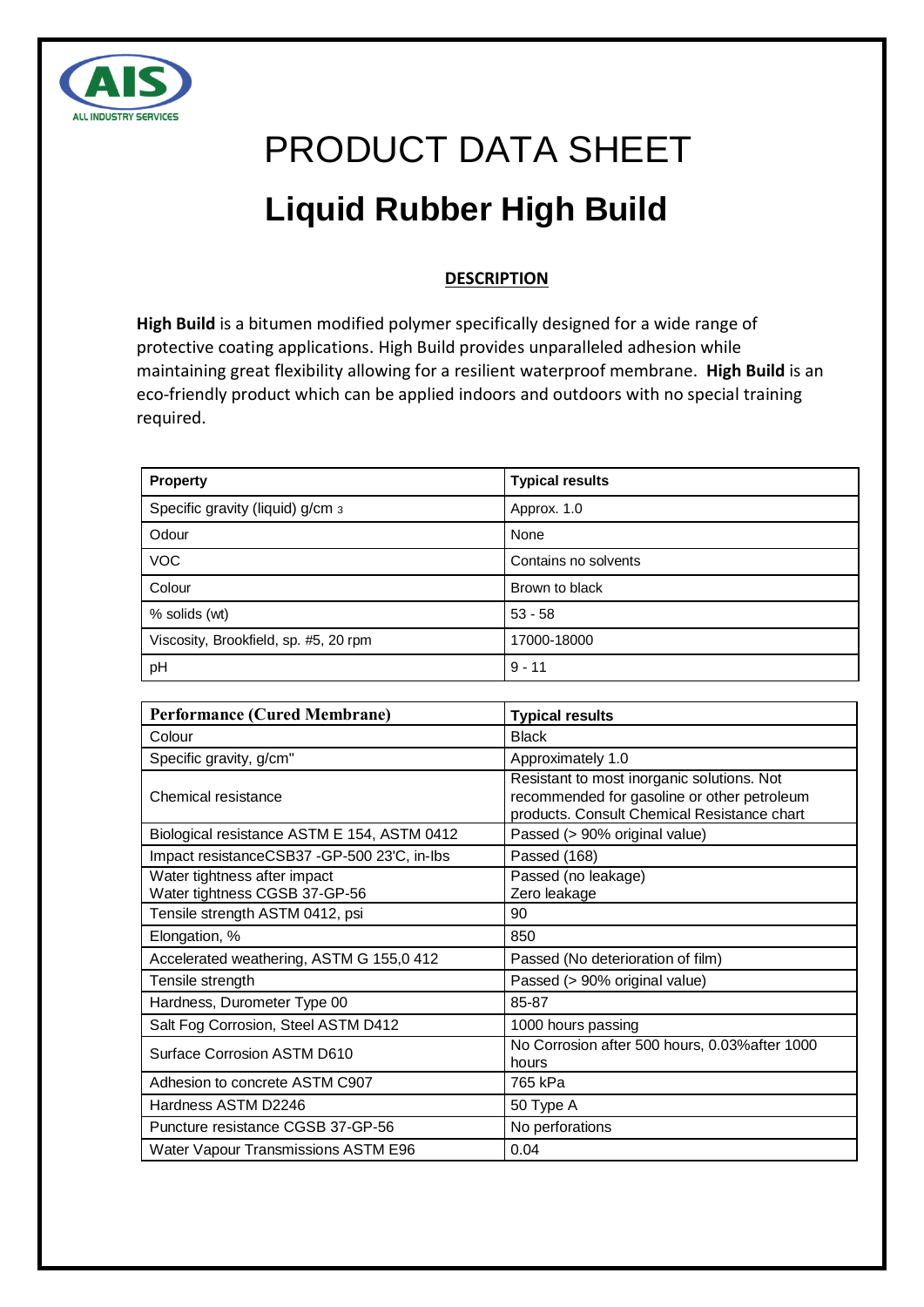#### **BENEFITS**

- Solvent Free
- Non-Flammable
- Non-Toxic
- **Odourless**
- Water based Product

# **USES**

**High Build** is primarily used as a waterproofing membrane. It is also excellent as an anti-slip product, sound deadening solution and for rust prevention. The high viscosity of **High Build** allows it to be used to cover small cracks, or to coat vertical surfaces.

## **WATERPROOFING USES**

- Waterproofing underground substrates
- Retaining walls
- Garden Beds
- Waterproof patching/filler
- Waterproofing large construction joints (non-expansion joints)
- Joint filling
- Protection of concrete substrates against moisture, salt and chloride attack

#### **SURFACE PREPERATION**

Surfaces must be clean, sound, stable and free of: loose foreign material; existing coatings; laitance; release agents; curing compounds and oil/grease residues.

#### **APPLICATION**

**High Build** is a single component product that may be applied using a brush or roller, since **High Build** cures by evaporation, an application temperature of 10-30°C is recommended. Applying in a single thick coat is recommended.

**High Build** should be applied to a dry, clean surface free of oil or grease. Application is not recommended if heavy rains are imminent, or in high humidity environments. Where there are joints or cracks using a reinforcing layer is recommended.

**High Build** is applied between  $1.6 - 4.8$  L/m<sup>2</sup> for a dry film thickness (dft) of  $1$ mm -  $3$ mm protective membrane.

**High Build** typically dries to the touch in two minutes at 20°C. **High Build** fully dries within 24 hours at 20°C and 50% relative humidity, when applied at a thickness of 1 mm (drying time will increase with a thicker coat) and is completely cured in 48 hrs, this curing time may vary depending on temperature and relative humidity.